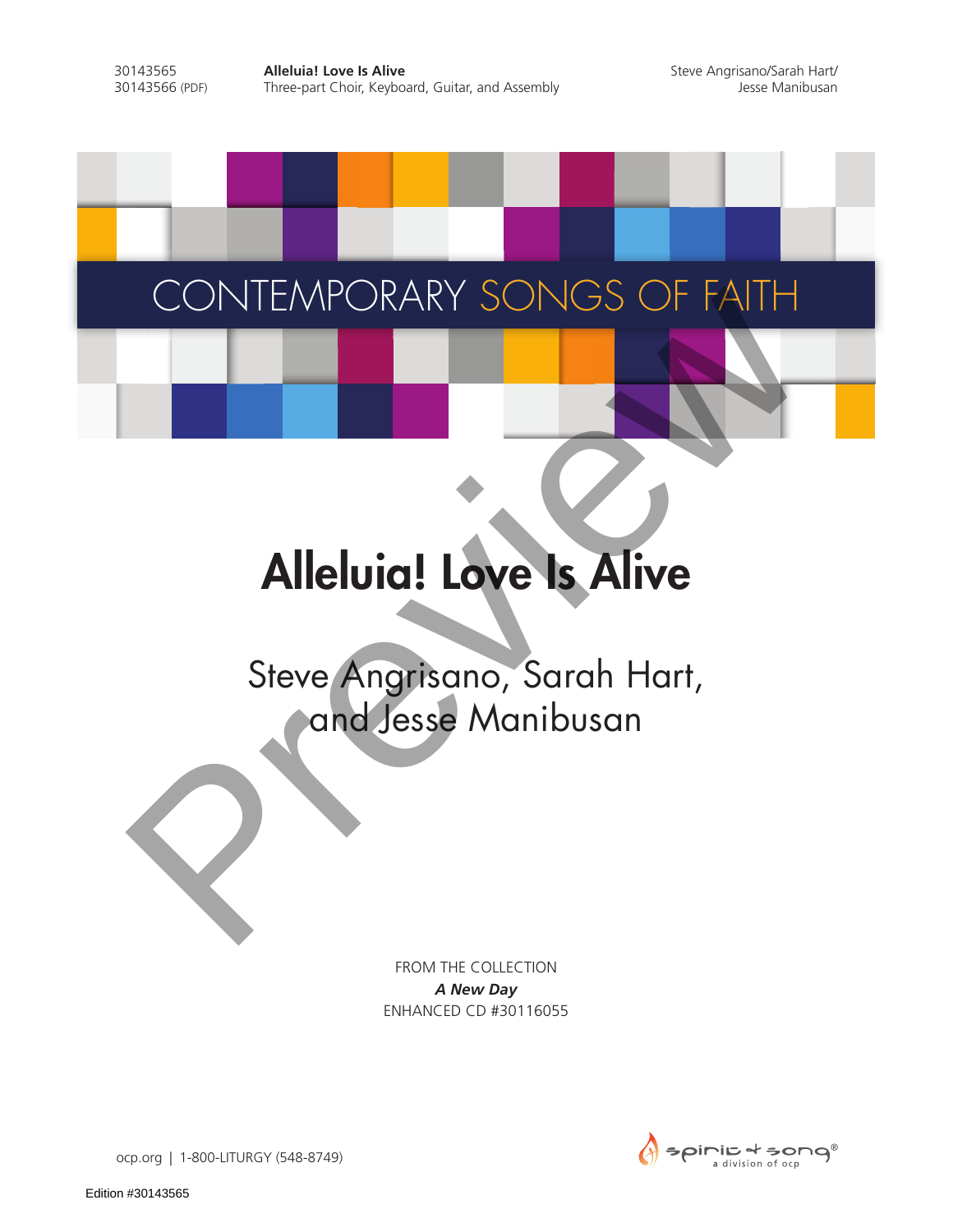## Alleluia! Love Is Alive

Steve Angrisano, Sarah Hart, and Jesse Manibusan *Acc. by Rick Modlin*



© 2012, Steve Angrisano, Sarah Hart, and Jesse Manibusan. Published by Two by Two Ministries and Spirit & Song®, a division of OCP. Administered by Spirit & Song®, a division of OCP, 5536 NE Hassalo, Portland, OR 97213. All rights reserved..

**Parts for Solo Instrument in C (30128498), Solo Instrument in B**b **(30128499), and Solo Instrument in E**b **(30128500) are available online. Visit ocp.org.** 

Edition 30143565 Printed in USA

Edition #30143565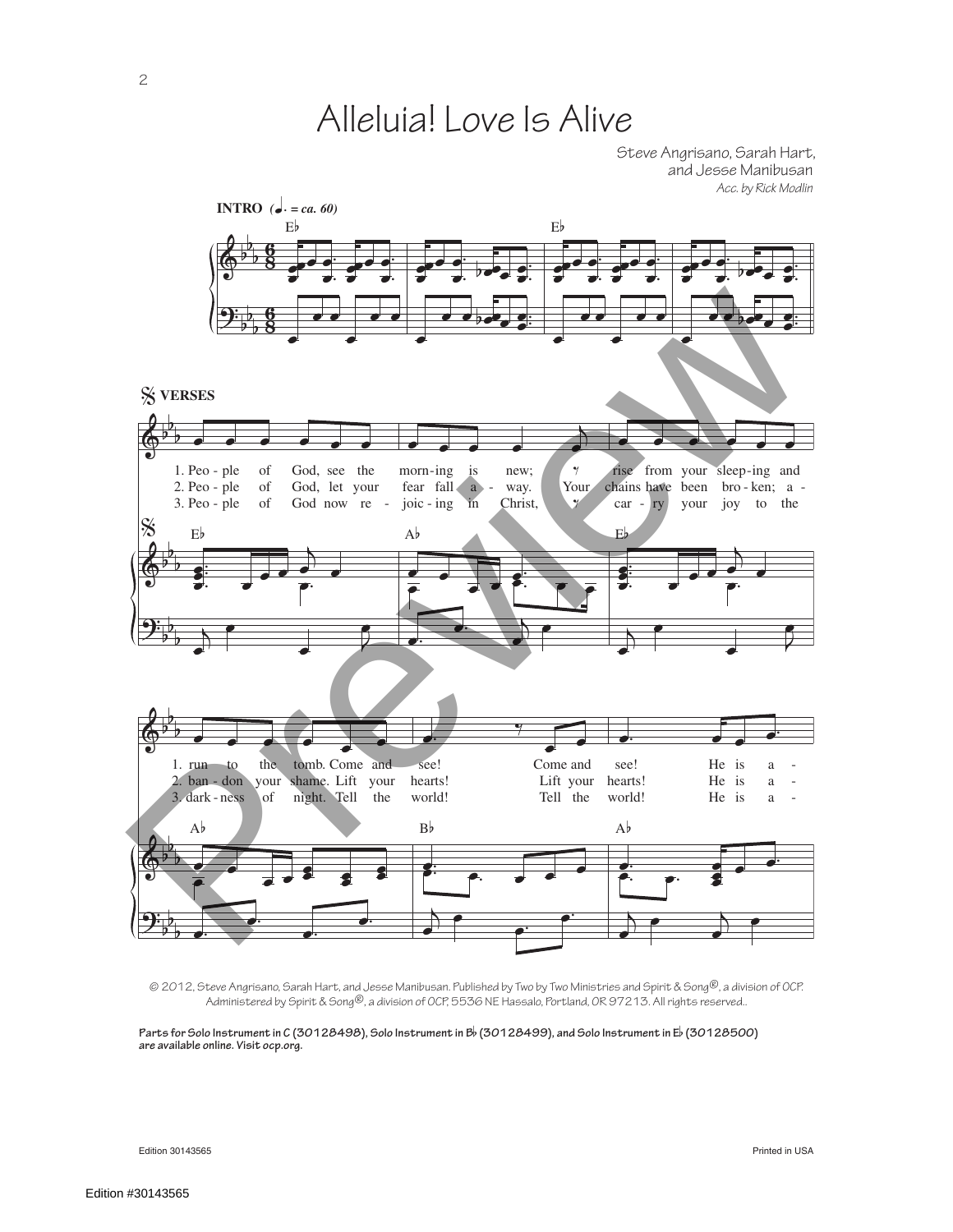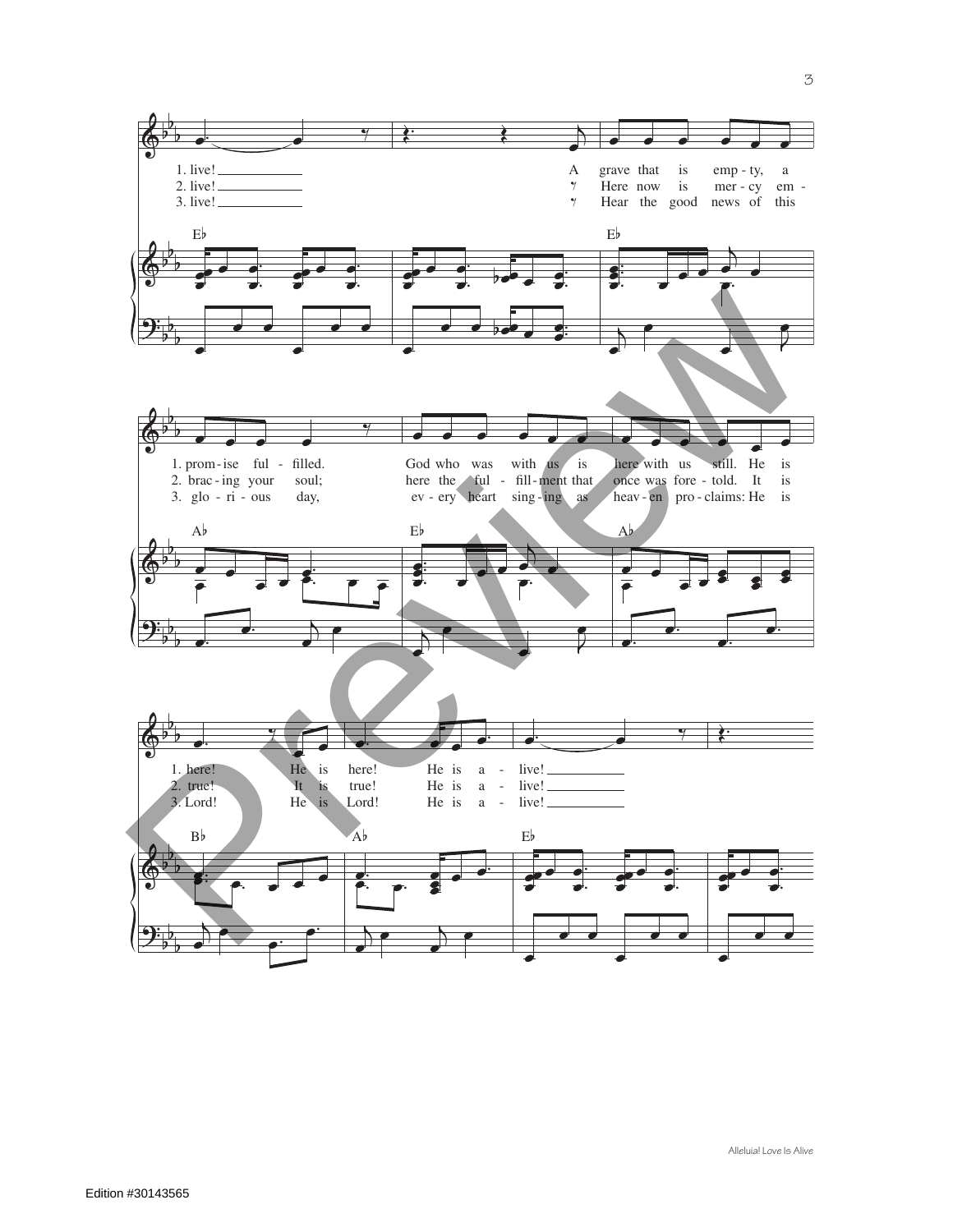



Alleluia! Love Is Alive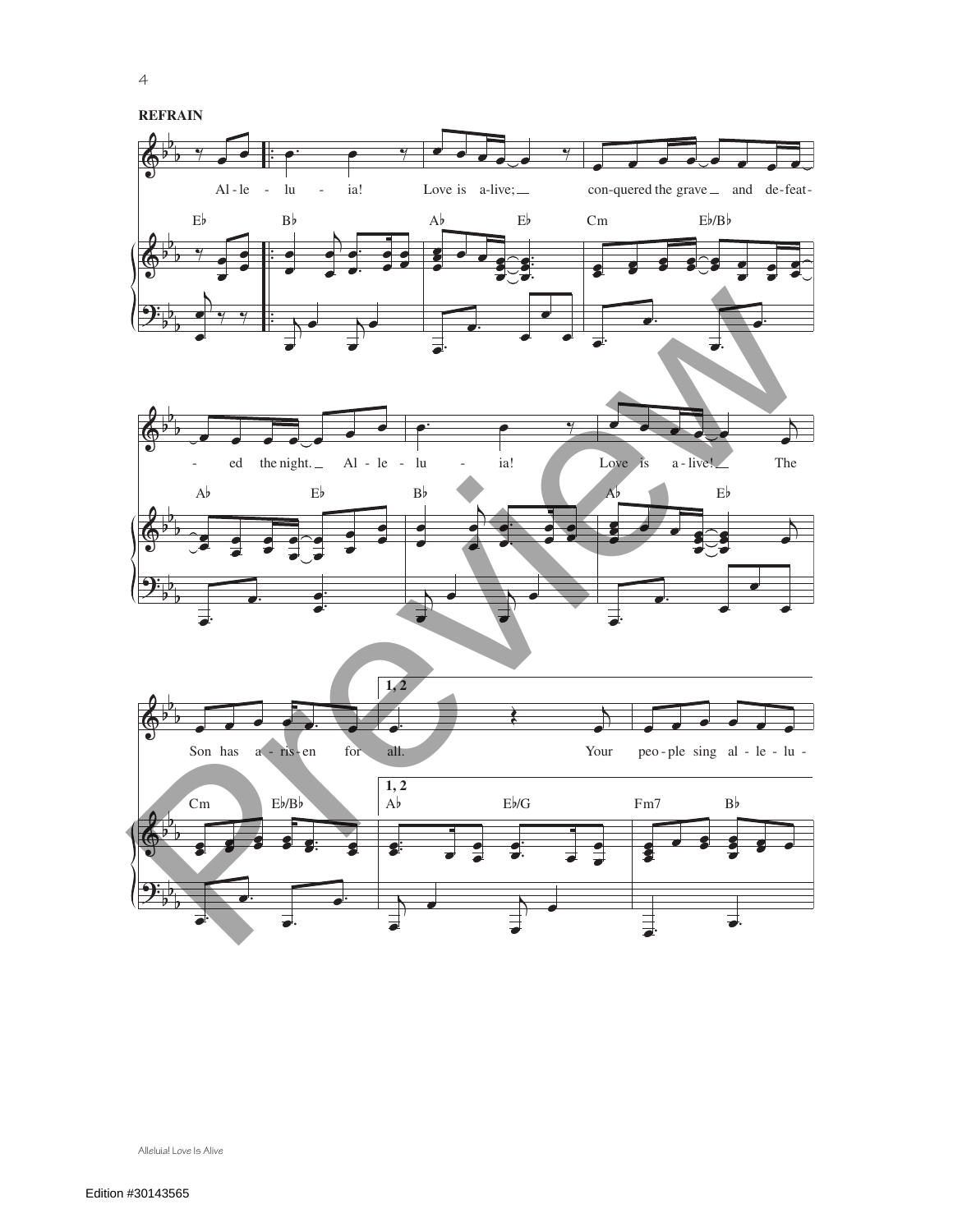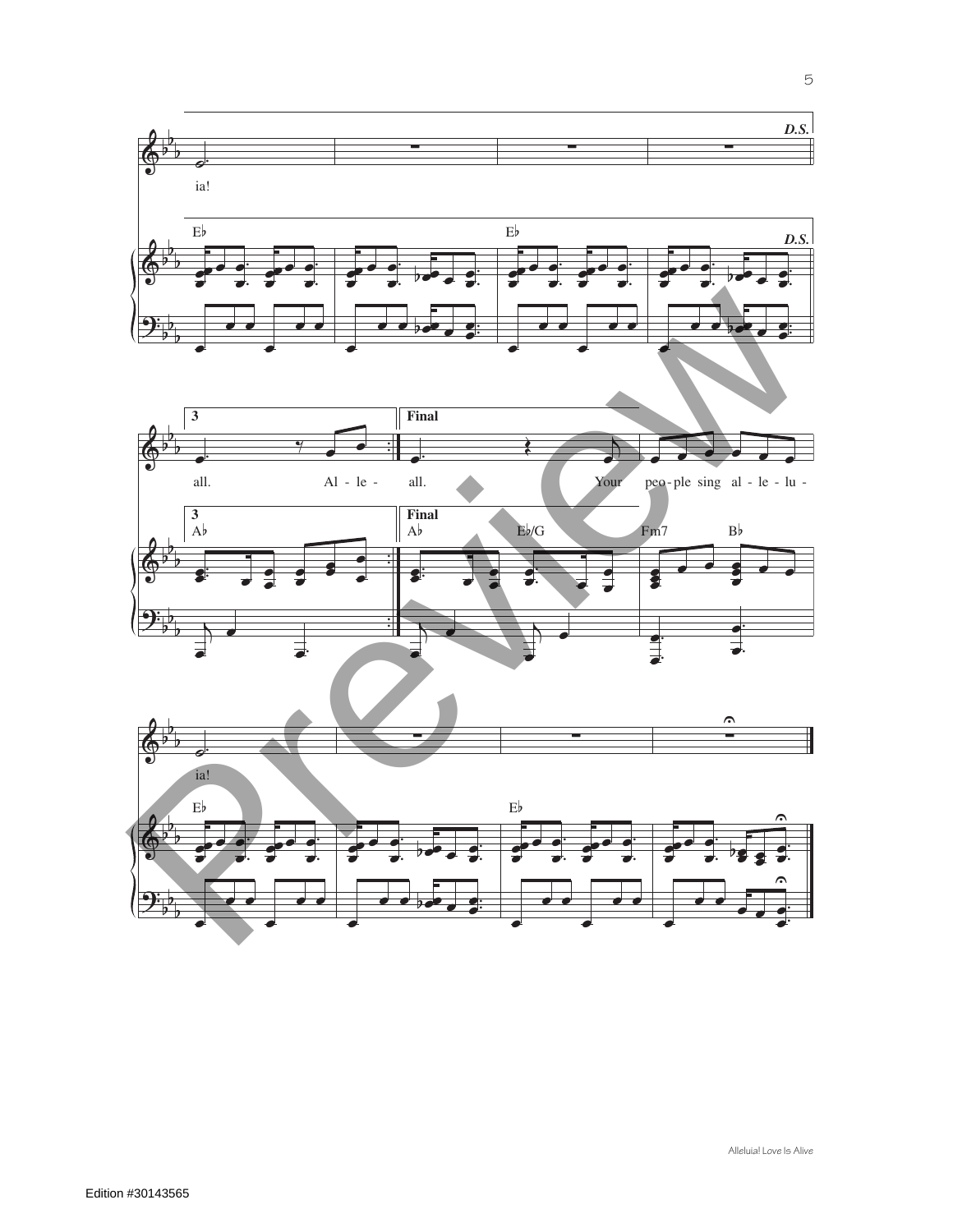

© 2012, Steve Angrisano, Sarah Hart, and Jesse Manibusan. Published by Two by Two Ministries and Spirit & Song®, a division of OCP. Administered by Spirit & Song®, a division of OCP, 5536 NE Hassalo, Portland, OR 97213. All rights reserved..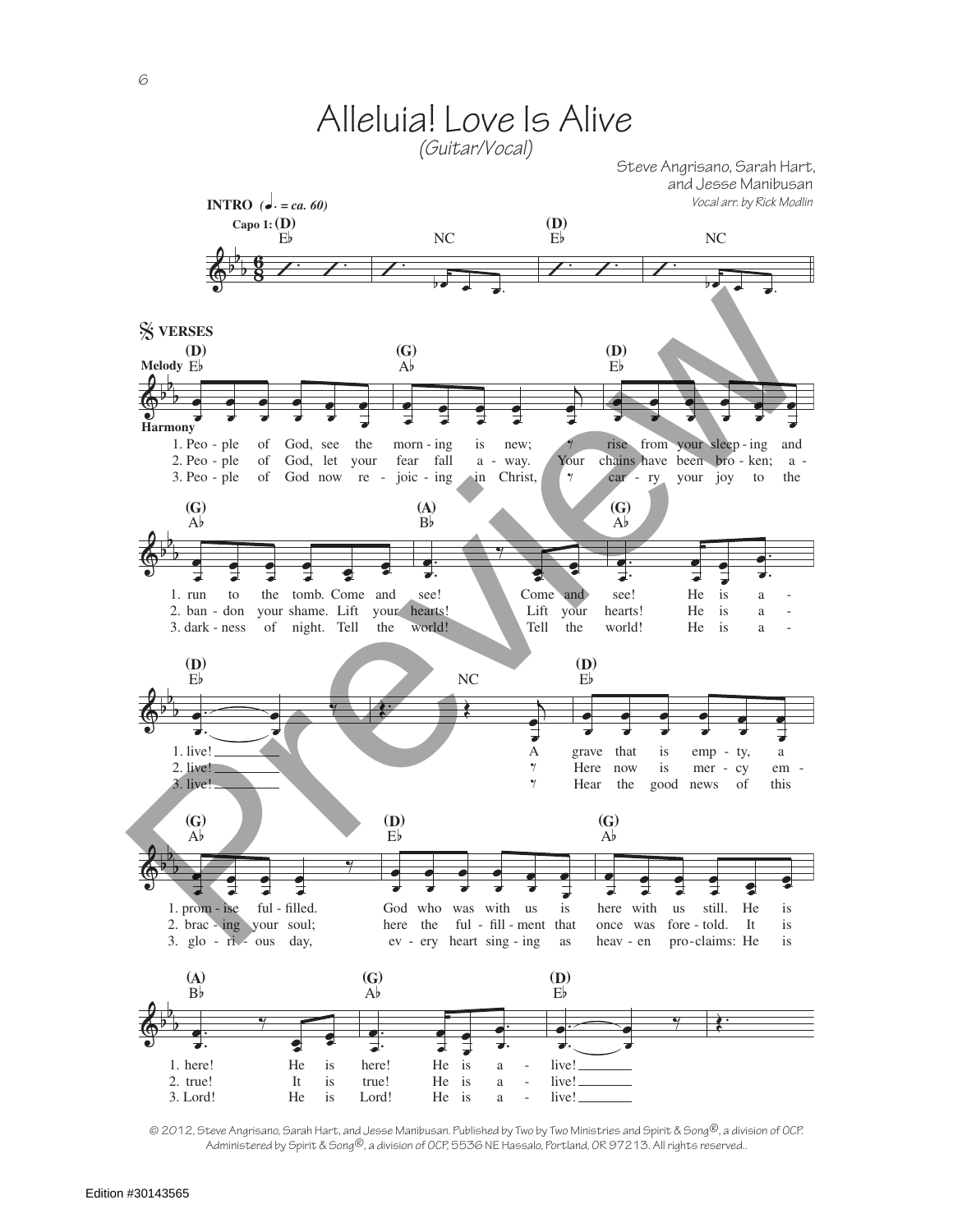